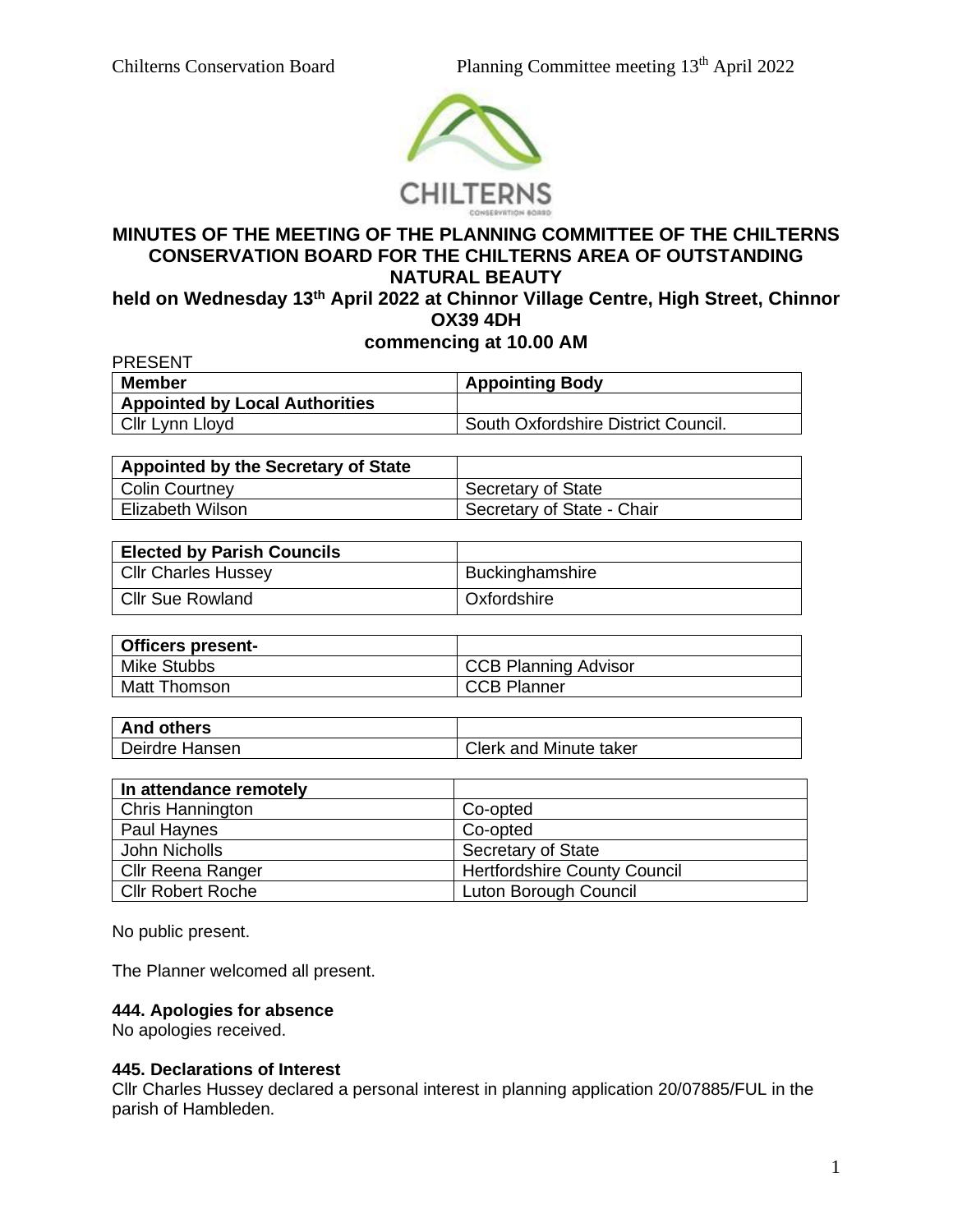It was agreed to move agenda item 6: Delegation of Functions to be discussed here.

### **446. Delegation of Functions.**

The Planner gave some background on the topic.

In July 2021 it had been brought forward that there appeared to be no clear delegation of power by the Planning Committee to the officers. The risk to the Board is small, but with no formal authority delegated to the officers, the bigger risk is to the officers. The system in operation works well, with the drawback that reporting to the Planning Committee is retrospective. The Planning Committee had agreed that staff and the Chair would work up a scheme of delegation to be approved by the Planning Committee. Unfortunately work commitments on the Landscapes (Glover) Review, work with Natural England, other Government work and the monitoring officer have delayed the work on a scheme of delegation. The Planner suggested the Committee discuss the matter.

The members discussed delegation, recommending that the task of drafting a scheme of delegation, should be passed on to the CCB Governance Review Task & Finish Group that is currently looking at Governance. Highlighting several issues for consideration:

- Delegation subject to any submission in line with the CCB's strategies and policies.
- All planning applications to be available to all members, subject to filters (filters already in place, but needs reviewing)
- Members' interests
- Timing
- Scope of delegation
- Defacto system works well, needs to be written down.

The participants were thanked.

### **1. The Committee RECOMMENDED the Task and Finish Group to set out the basic issues for the delegation of the Planning Committee's powers.**

### *John Nicholls left the meeting.*

### **447. Notes of the previous briefing**

The notes of the briefing held  $12<sup>th</sup>$  January 2022 were approved as a true record and signed by the Chair.

### **448. Matters Arising from the minutes**

The Planner made the following observations:

- a. The CCB has submitted a response to the Landscapes (Glover) Review feeding in the request for statutory consultee and comments on a single Local Plan.
- b. The Committee to note that Dacorum Cllr Phil McDowell is no longer a CCB Board member. Cllr Adrian Watney has agreed to take his place on the Planning Committee.

### **449. Planning Committee Work Programme- update**

The Planner gave an update on the work programme. His work schedule since the January 2022 Committee briefing has been devoted to the response to the Landscapes Review (Glover), the future of the expansion of the AONB working with Natural England and the Business Plan. He gave a brief update on work in hand:

- a. Updating of the published guidance is an objective for this year
- b. Real-time planning applications in the objectives for this year
- c. Dates for future meetings are in the agenda
- d. He will share thoughts in writing on the CCB's response to the Government's response to the Glover Review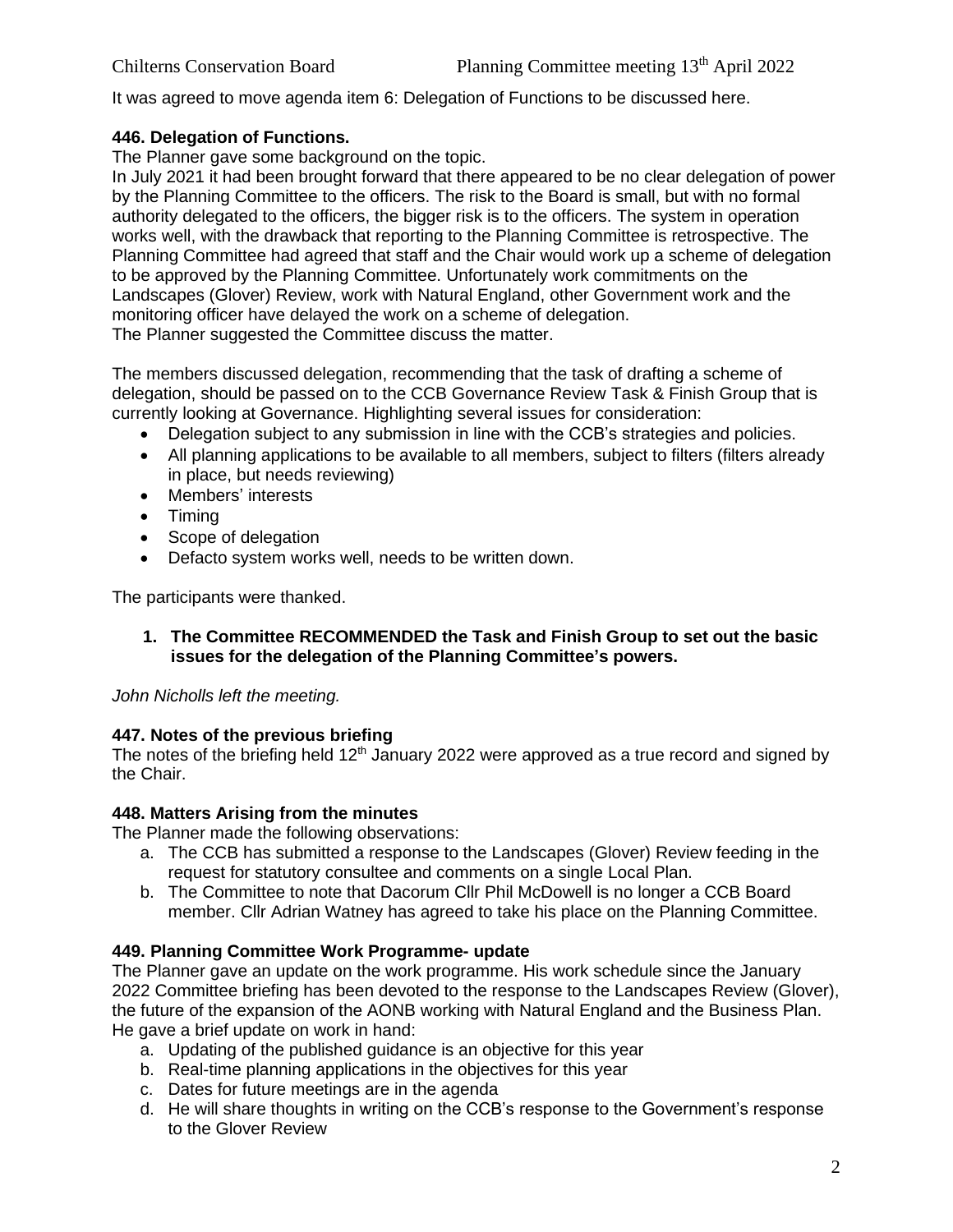- e. The Planning bill is expected, he will need to gear up to engage with Natural England, NAAONB, the Board and others.
- f. He plans to enhance the CCB's relationships with Local Authorities.
- g. The role of the planning team and their relationship with the Board is to be clarified.
- h. Improve the planning team's efficiency and effectiveness, increased resources from Defra would make big difference.

Members discussed the matters and offered help with shaping a real time system for the planning applications.

Disappointment was expressed at the slow speed of IT developments and the matter to be brought up at the next Board meeting.

The timescale for the extension of the AONB was questioned. This is a Natural England process who will employ outside consultants, they are expected to start work in the autumn. It is not a CCB project, although the CCB has been involved with contributing to NE's work. The CCB has asked NE to correspond with Local Authorities and the public.

A meeting with all the planning officers in the AONB was suggested.

# **1. The Committee NOTED the verbal Planning Committee work programme.**

### **450. Policy Update**

The Planner had submitted response to the London Luton Airport (Luton Rising) consultation. The CCB has opposed the expansion of Luton Airport and noted that this consultation is a precursor of the NSIP mechanism (Nationally Significant Infrastructure Project)

Two neighbourhood Plan consultations have been responded to: Sonning Common and Henley and Harpsden submission drafts. A minor additional consultation at Kidmore End Neighbourhood Plan was supported by the CCB.

A joint draft Design Guide by South Oxfordshire DC and Vale of White Horse DC has been responded to. It was supported and commended for its ease of access, clear signposting of issues and content.

It was noted that the CCB and South Oxfordshire DC had made a formal complaint to the Planning Inspectorate about the Planning Inspector's poor understanding of the AONB and its statutory status in relation to the "Little Sparrows" appeal. It appears that other AONBs have had similar problems and that inspectors are make contradictory decisions. A response to this complaint from the Inspectorate has been received, demonstrating their lack of understanding of AONBs. The Planner has shared the letter with the NAAONB. He was asked to share the correspondence with the Planning Committee.

# **1. The Committee NOTED the developments.**

# **451. Planning Applications responses and updates**

The Planning Advisor advised the Committee about and sought approval for the 23 representations on planning applications/appeals, including 5 objections, 13 comments and 5 appeal representations.

The following planning applications were highlighted:

- 21/S00047/FUL Grove Farm Patemore Lane, Pishill, Oxfordshire. CCB objection, refused by SODC, a defense of the AONB
- PL/21/0316/OA Land at Middle Grove Farm, Chesham Road, Hyde End, Buckinghamshire. The planning officer was very supportive of the CCBCs comments.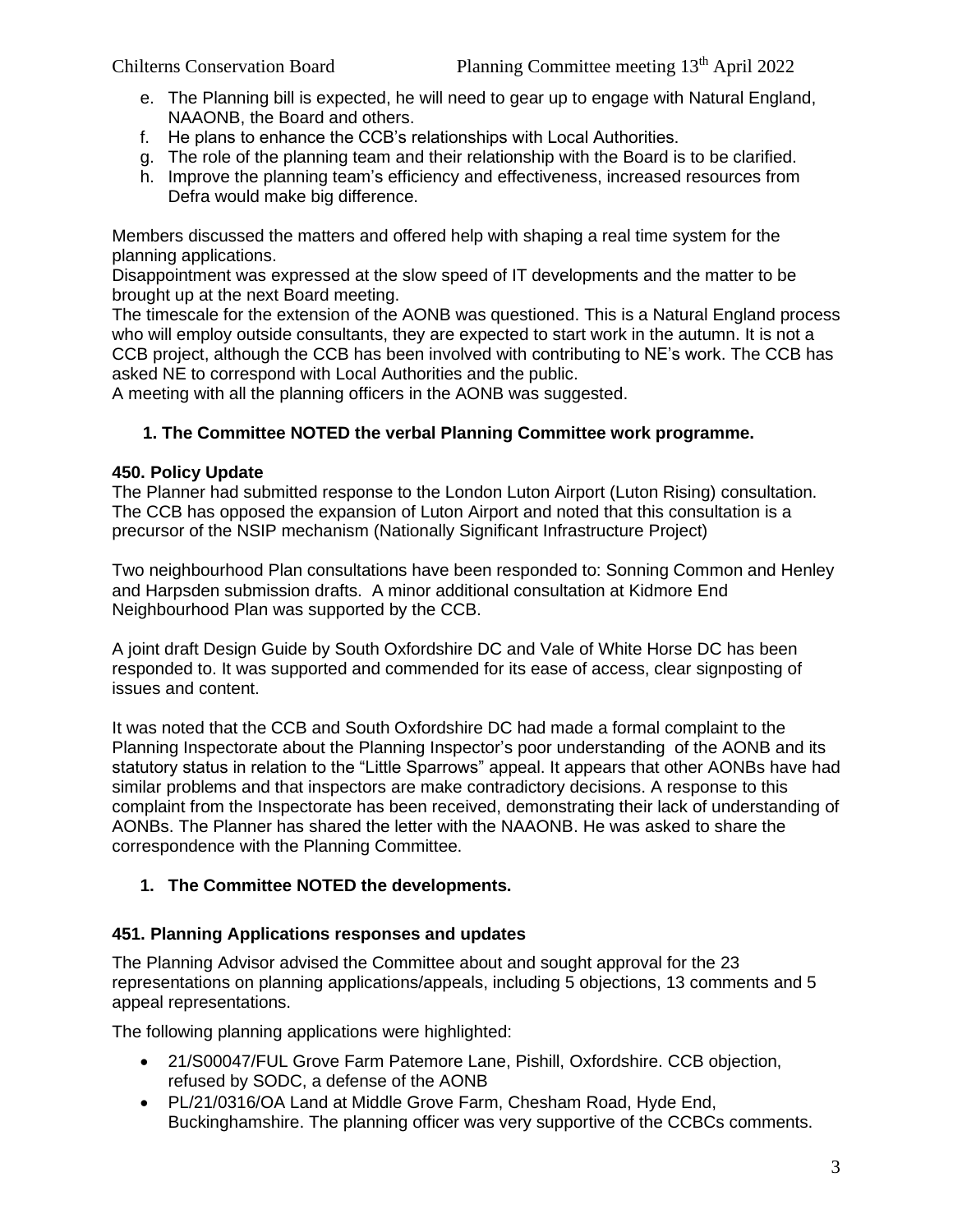- P21/S1503/O Land off Papist Way, Cholsey, Oxfordshire. Refused by SODC, erosion of the landscape.
- CB/21/01017/FUL Mile Barn Farm, Hemel Hempstead Road, Dagnall, Berkhamsted
- Hertfordshire. CCB objection. Refused by CBC seeking to preserve the high quality of landscapes of the Chilterns AONB and resist development that would have an adverse effect on it.
- 21/03137/FUL Frithsden Vineyard, Hemel Hempstead, Hertfordshire. Refused. CCB part objection, part comment.
- APP/A1910/W/21/3274531 Land at Red Lion Lane, Bridens Camp, Hemel Hempstead. Dismissed, the inspector gives due weight and attention to the AONB Management Plan
- 20/0898/OUT Land East of Green Street, Chorleywood, Hertfordshire. CCB objection. This site is in the AONB.
- PL/21/4632/OA Land at Lodge Lane, Little Chalfont, Buckinghamshire. CCB comments.
- P22/S0001/0 Land South of Bridle Path, Woodcote, Oxfordshire. CCB comments, SODC opposed, land not allocated in the Local Plan.
- CC/0045/21 &46/21 Spade Oak Quarry, Little Marlow. Buckinghamshire. CCB objection, contrary to Local Plan

The Planner and the Planning Advisor were commended for their care, and the breath of applications they are considering and commenting on. Both were thanked for their work.

Members were asked to suggest schemes the Planning Committee might like to visit.

### **1. The Committee NOTED and APPROVED the responses made in connection with the applications as listed.**

# **452. Lighting and Tranquillity Position Statement.**

The Planning Advisor updated the Members on the work on the Lighting and Tranquillity Position Statement.

A working group has been assembled, comprising Chris Hannington, Paul Hayes, Charles Hussey, and Hugh McCarthy. There were thanked for their contributions. The Planner and Planning Advisor need to consider the comments. The working group submissions are summarised as:

- 1) Tranquillity and Dark Skies, two separate issues, but related.
- 2) Light pollution and its impact on human health
- 3) Biodiversity impacts
- 4) Inclusion of photo/CGI visual examples in the statement
- 5) Multi Use Games Areas
- 6) The document as a supplementary planning document.
- 7) Technical references to be peer reviewed. A suitable quote to be pursued.

Members briefly discussed the summary.

### **1. The Committee NOTED the developments and CHECKED that all working group participants had contributed.**

**2. The Committee AGREED that when the final draft is circulated it can be peer reviewed by a suitably qualified person.**

# **453. Urgent Business**